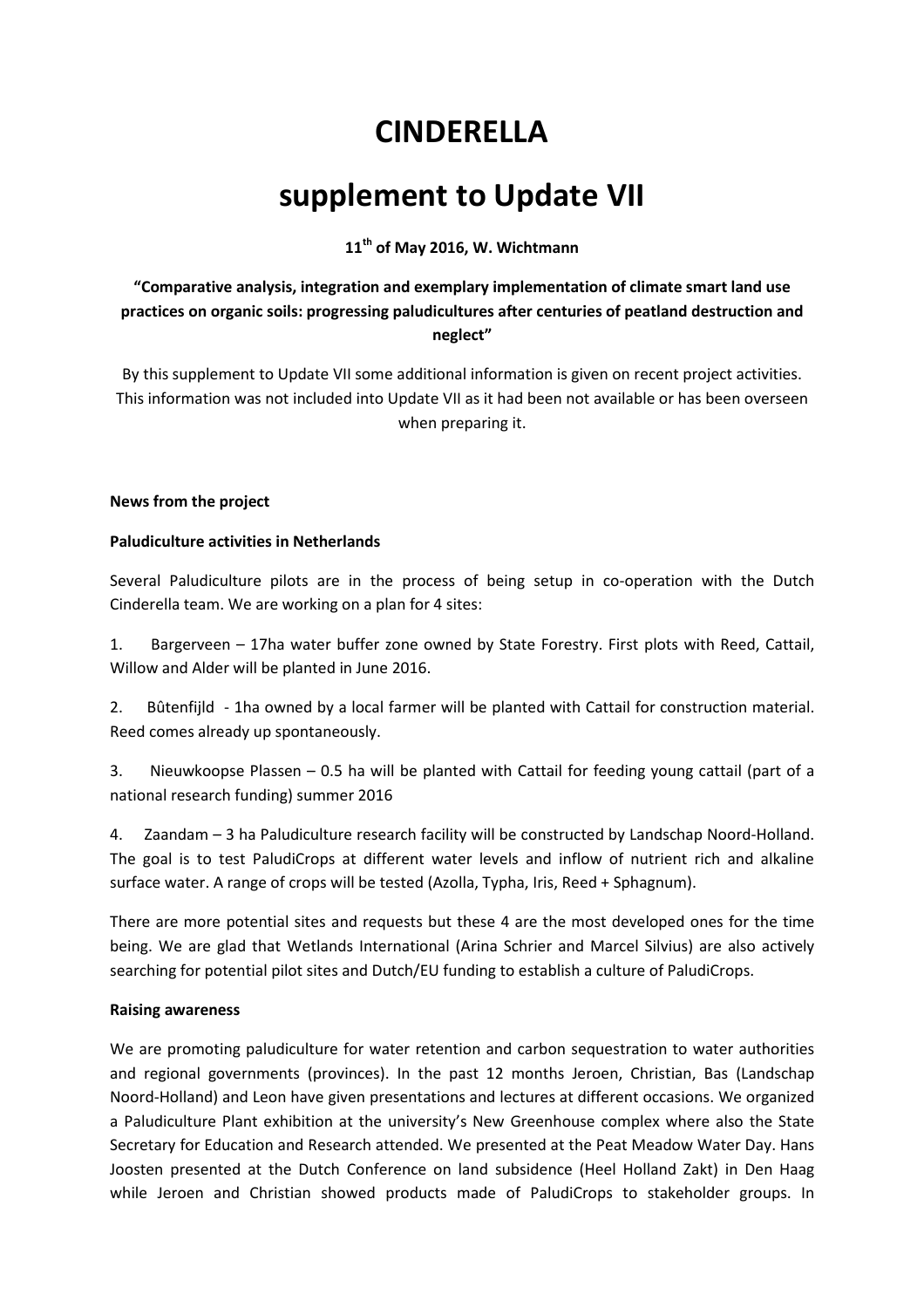September the Dutch Cinderella team will co-organize a Knowledge-Transfer day for 'Wet Agriculture' and Paludiculture together with Stowa (national water authorities) and Vic. As soon if there is a final date we'll let you know.

#### **Field work**

Much effort has been spent on setting up and rearranging pilot sites. We think that we have also found reliable equipment to measure and regulate the water level in sites that need high water levels. The soil and plant samples collected in Germany, the Netherlands and Denmark are pretty much analysed. Results have been shared and will be further discussed during the up-coming meeting. Additional sampling is planned for German sites beginning of July. For the Swedish sites potential areas have been located.

The contact with HanzeWetlands is working well however we haven't analysed biomass collected by the harvesting machines of HanzeWetlands yet neither has their time efficiency tested within WP 6. Main challenge is that the machines can't plan several weeks ahead and travel throughout the Netherlands and Belgium harvesting often on clay soils and wet organic sands dominated by Juncus. No Typha sites are harvested by HanzeWetlands unless we organize this with permits and subsidies.

### **EU-peatland policy project workshop in Brussels, 19th of April 2016**

The workshop "Peatlands in the EU Regulatory Environment Policy options for improved climatefriendly peatland management" was organised by the Michael Succow Foundation, Partner in the Greifswald Mire Centre, and Silvestrum, a consultant on climate change policies. The project is about assessment of the impact of EU law —on the environment, agriculture, and energy — on peatlands and organic soils in EU- Member States, with special emphasis on case studies for Poland and Estonia. Respectively there are synergies with our Cinderella project.

Participants of this workshop were from different directorates of the EU commission (DG Environment, DG Agri, DG Climate Action), from offices from different ministries and different countries in Brussels (environment), from Universities (Antwerp), NGOs (Wetlands International,FERN, NABU…) and peat and substrates industry.

The workshop was opened with a talk from German donor on 'Perspectives of peatland conservation and management from Germany' by Corinna Garther, German Emissions Trading Authority (DEHSt) at the Federal Environment Agency (UBA) and Mareike Vischer-Leopold, Federal Agency for Nature Conservation (BfN). Besides other presentations the Polish and Estonian case studies on peatland protection and management and an overview of policy perspectives to peatlands in the EU (P. Wehrheim, EU Commission) were presented. Furthermore presentations were given by Hans Joosten on the role of peatlands in the EU with special emphasis on climate change and by Wendelin Wichtmann (preparation supported by Laura Kölsch) on the Cinderella project, with emphasis on challenges for peatland utilisation under recent EU framework conditions. The discussion was about technical problems of harvesting wet peatlands, markets for products from paludiculture and economic perspectives. In particular, the needs for regulation of framework conditions were raised and discussed.

Referring to different aspects of peatlands management (Nature conservation (Natura 2000, Life), Water Framework & Floods Directive, Common Agricultural Policy, Agri-environmental climate schemes, Climate regime, Peat for Energy and Horticulture) initial findings were presented by the